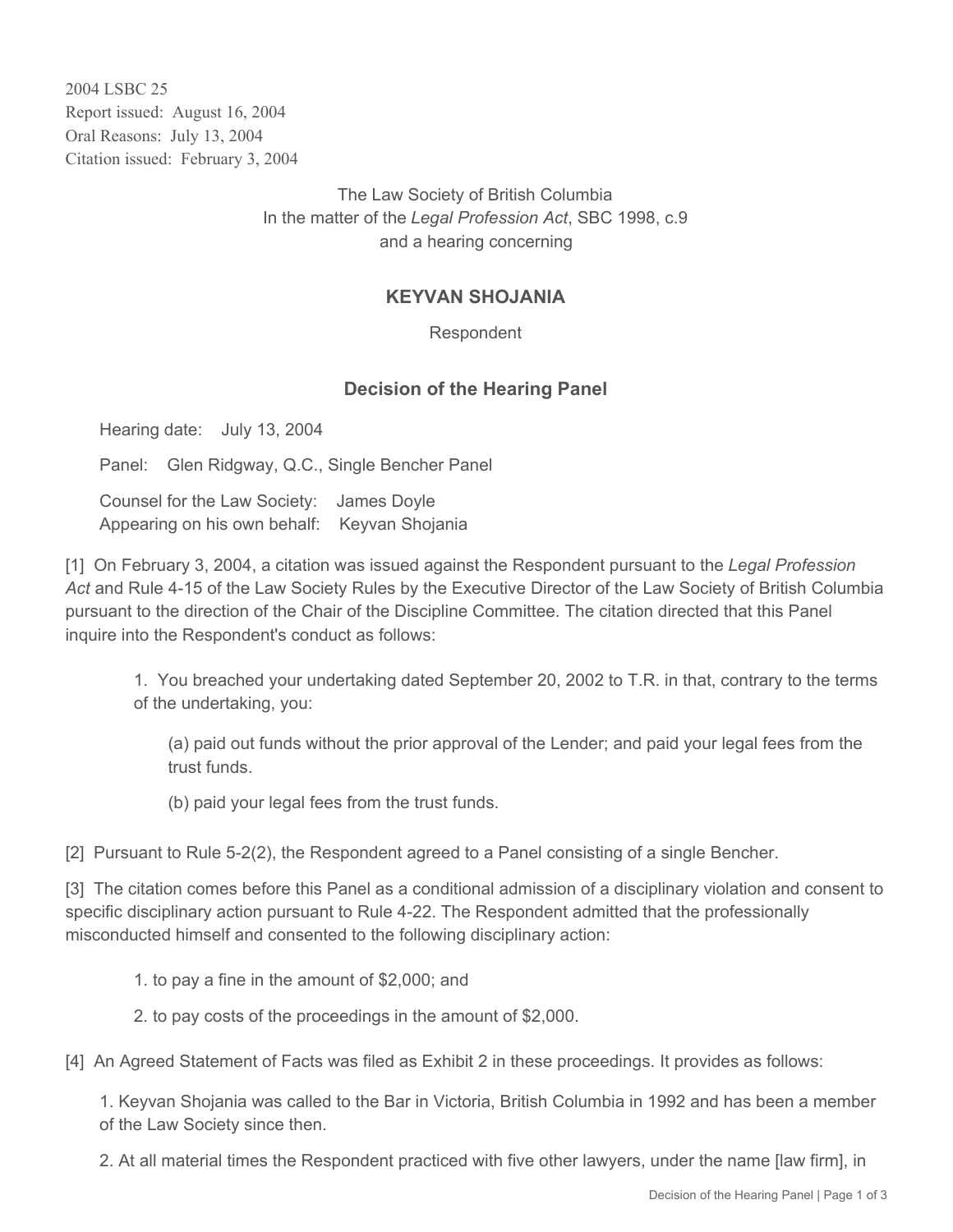Victoria, British Columbia. The Respondent's practice consisted mainly of commercial and real estate law.

3. The complainant, T.R., was, at all material times, a member of the Law Society.

## **Breach of Undertaking**

4. In 2002, the complainant acted for a lender in a mortgage transaction. The Respondent acted for the borrower. There was also a mortgage broker involved.

5. By letter dated August 22, 2002, the complainant sent documents to the Respondent for execution by the borrower, at which time she advised the Respondent of the undertakings which would be imposed on him upon the funding of the mortgage.

6. Subsequent to the registration of the mortgage security in favour of the lender, the complainant forwarded a first draw of \$25,106.02 to the Respondent by letter dated September 20, 2002, at which time she reconfirmed that the funds were provided to him on his undertaking:

a) to pay the sum of \$998.30 to [Trust Company] to bring the first mortgage into good standing;

b) to hold the balance of the funds in trust until the lender approved the funds being disbursed to pay the following:

(i) the development cost charges and permits fees to the District of Langford;

(ii) the septic contractor charges; and

(iii) J.E. Anderson, for engineering and surveying.

7. On the same day the funds were provided to the Respondent, the complainant's client, the lender, agreed that \$5,000 of the mortgage proceeds could be released to the borrower. The complainant confirmed this by facsimile to the Respondent, also on September 20, 2002, confirming her client's instructions regarding the release of the \$5,000.

8. During a discussion with the lender on October 18, 2002, the complainant was advised the lender had learned that a first draw had apparently been disbursed to the Respondent to obtain a development permit. The lender advised the complainant that she had not authorized the advance of funds to pay for the development permit.

9. The complainant then spoke to the Respondent's employee and requested an accounting of the first draw. The accounting confirmed that a total of \$24,509.68 of the first draw had been released.

10. The Respondent released the funds on the basis of a conversation he had with his legal assistant. The legal assistant told him that the mortgage broker had had direct dealings with both the borrower and the lender. The legal assistant understood from the mortgage broker that the further advances had been approved by the lender, with the exception that no funds would be paid directly to the borrower.

11. The legal assistant's understanding of what had been approved by the lender was wrong.

12. In due course, the mortgage held by the lender, and pursuant to which the advance of funds to the borrower were made, have been paid out and discharged. As such, no loss has been suffered by the lender.